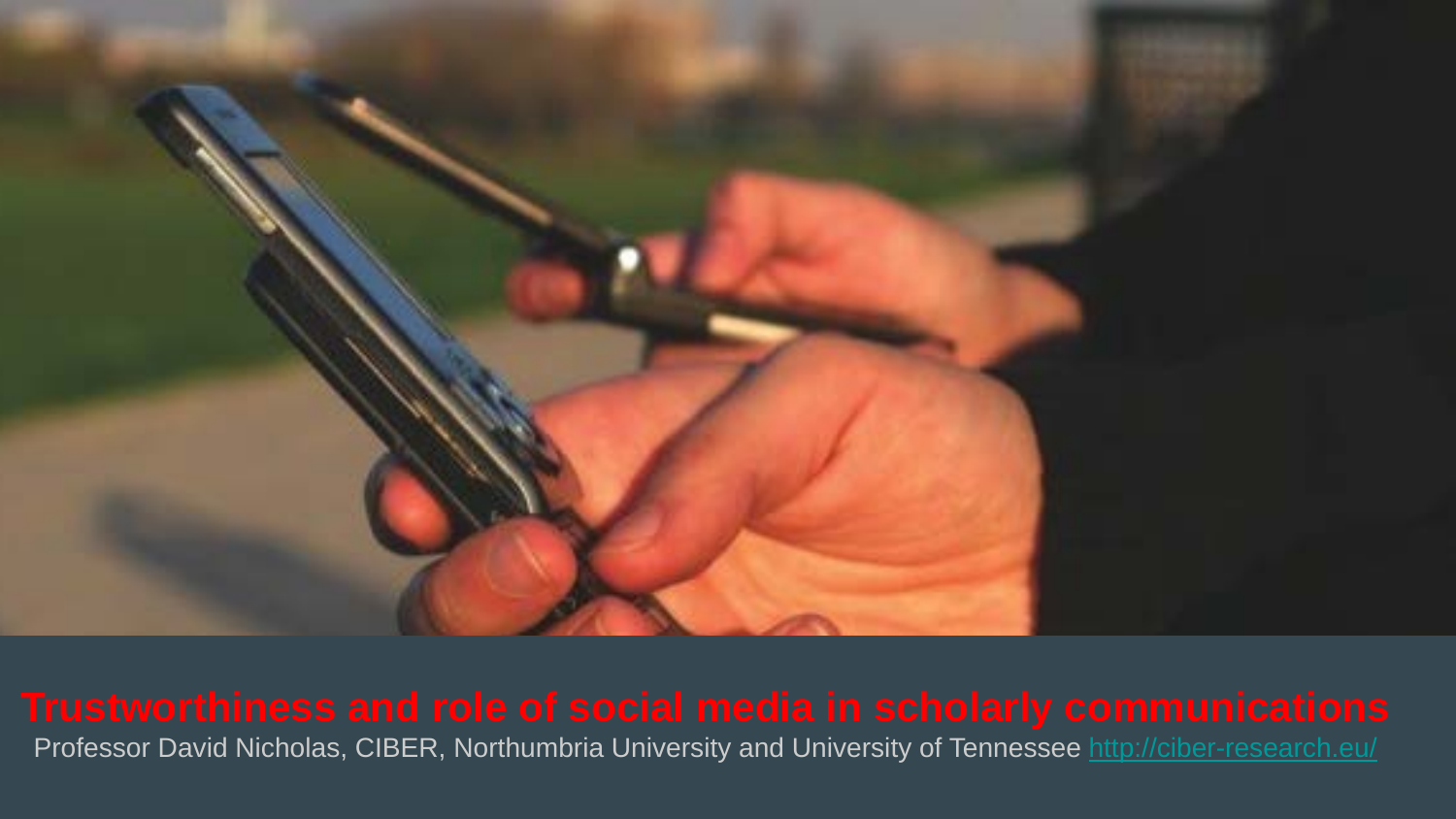# **Trust and authority in scholarly communications: the issues**

- In today's crowded, dynamic, diverse and **dis-intermediated** digital scholarly environment more difficult to establish trustworthiness
- More sources, channels, platforms, players muddying the water. **Difficult to know whose information it is anymore**
- Very challenging behaviour from the **Google Generation**, the born digital, who are arriving at universities/workplaces as I speak. **Skittering and poor evaluation skills; different trust perceptions.**
- Trust, authority and quality matters everywhere but are the very watchwords of scholarly communication, built upon quality assurance
- So great place to research change and identify new shoots, especially in light of challenges from **social media juggernaut**; muscling in on very long-established trust practices (largely, the peer review journal)

# reseacher of the future

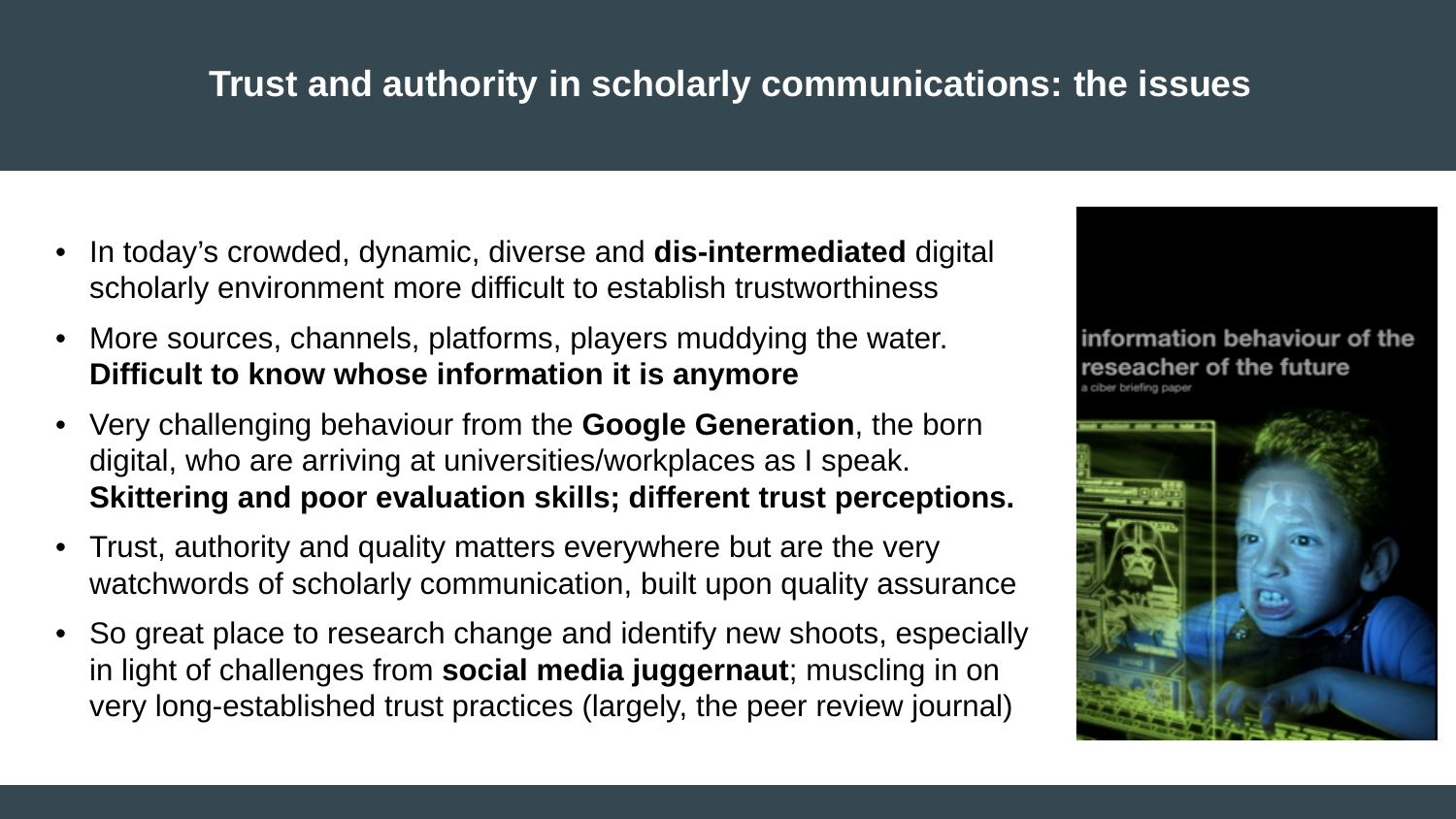### **Background: the project**

**Funding**: Alfred P Sloan Foundation (2013). Research questions:

- 1. How researchers assign and calibrate authority and trustworthiness to scholarly sources and channels used, cited and to disseminate their research; **scholars as consumers and producers**
- 2. Whether Google, **social media** and open access are having an impact on conventional practices of establishing authority and trustworthiness
- 3. Differences by age, nationality, type of institution, gender, subject

**Methods**: threw the lot at the topic – computer logs, focus groups, critical incident interviews and questionnaire. Big and robust evidence base on behaviour of thousands of researchers.

**Scope**: focus on US and UK, but international questionnaire.

**Main focus** on **social media** today all the information at: http://ciberresearch.eu/download/20140115-Trust\_Final\_Report.pdf

- 
- 
- 



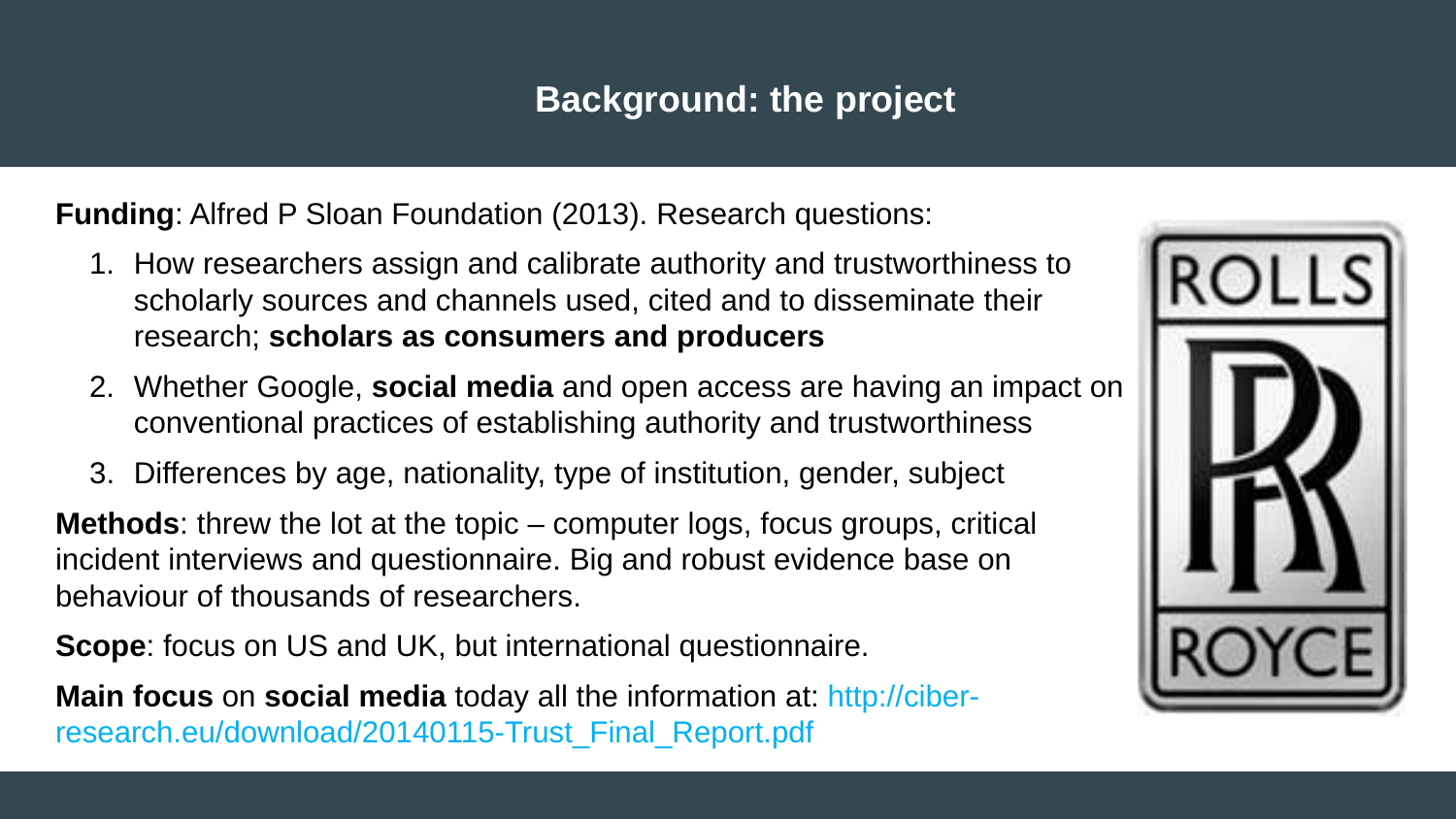#### Personas

- 
- 
- 
- 



![](_page_3_Picture_0.jpeg)

Researchers function as authors, editors, reviewers, citers and users of the literature. **Different trust judgments employed for each function.**

**Editors** thinking dominated by picture of themselves as information providers, people offering trustworthy content for others to trust. Police the system and largely like the way it works.

**Citation behaviour** much stricter, more focussed and more 'political' than user behaviour.

Researchers have **more freedom as to what they use** - can use blogs, OA etc. to their heart's content, but not cite them ( thus place to look for chinks in the armour of established system).

**Publishing** is where the traditional system is whipping researcher into order – ranked peer reviewed journals for career progression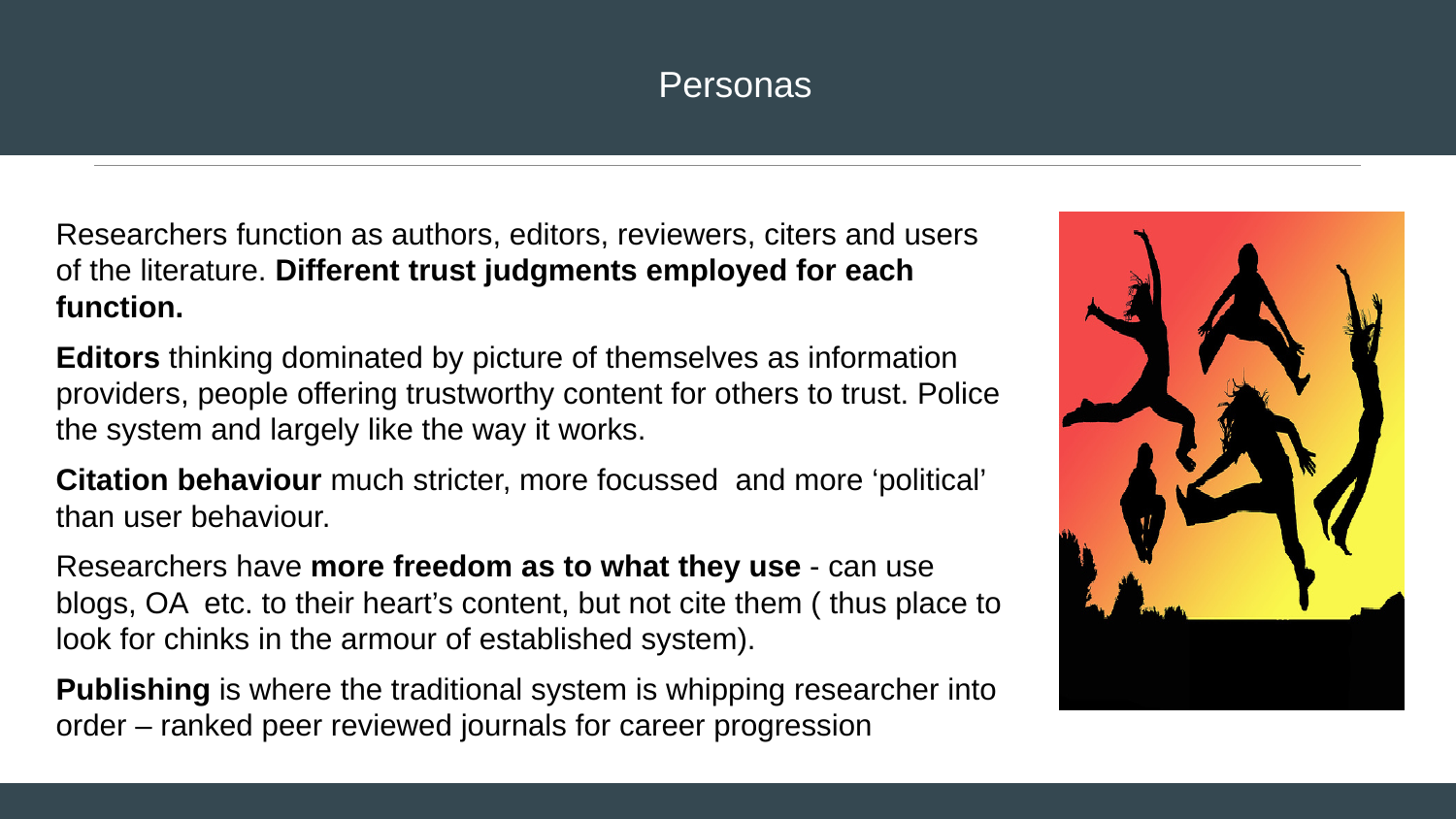### **Metrics and trust proxies (Impact Factors etc.) – a major force**

- In a competitive academic world, where scholars are increasingly subjected to performance metrics (**algorithms)** consequence creativity and new ideas driven out by metric-driven culture.
- **Scientists unquestioning about merits** of metrics; social scientists **uneasy** but felt had no choice; humanities scholars felt **culturally uncomfortable** and alienated, but were part of it.
- However, early career researchers in social sciences/humanities thought themselves **'slaves' to a metric-based/journal focussed system**; adhere to rules to climb academic ladder but thought ladder broken. In marked contrast journals a manifestation of all that was wrong with scholarly communications (**a chink?)**.
- **Altmetrics.** Making little headway with researchers. Most ignorant; and those with knowledge view them as dubious popularity indices that have little bearing on research. Social media mentions thought to be less an indicator of quality and credibility than usage metrics.

![](_page_4_Picture_5.jpeg)

![](_page_4_Picture_6.jpeg)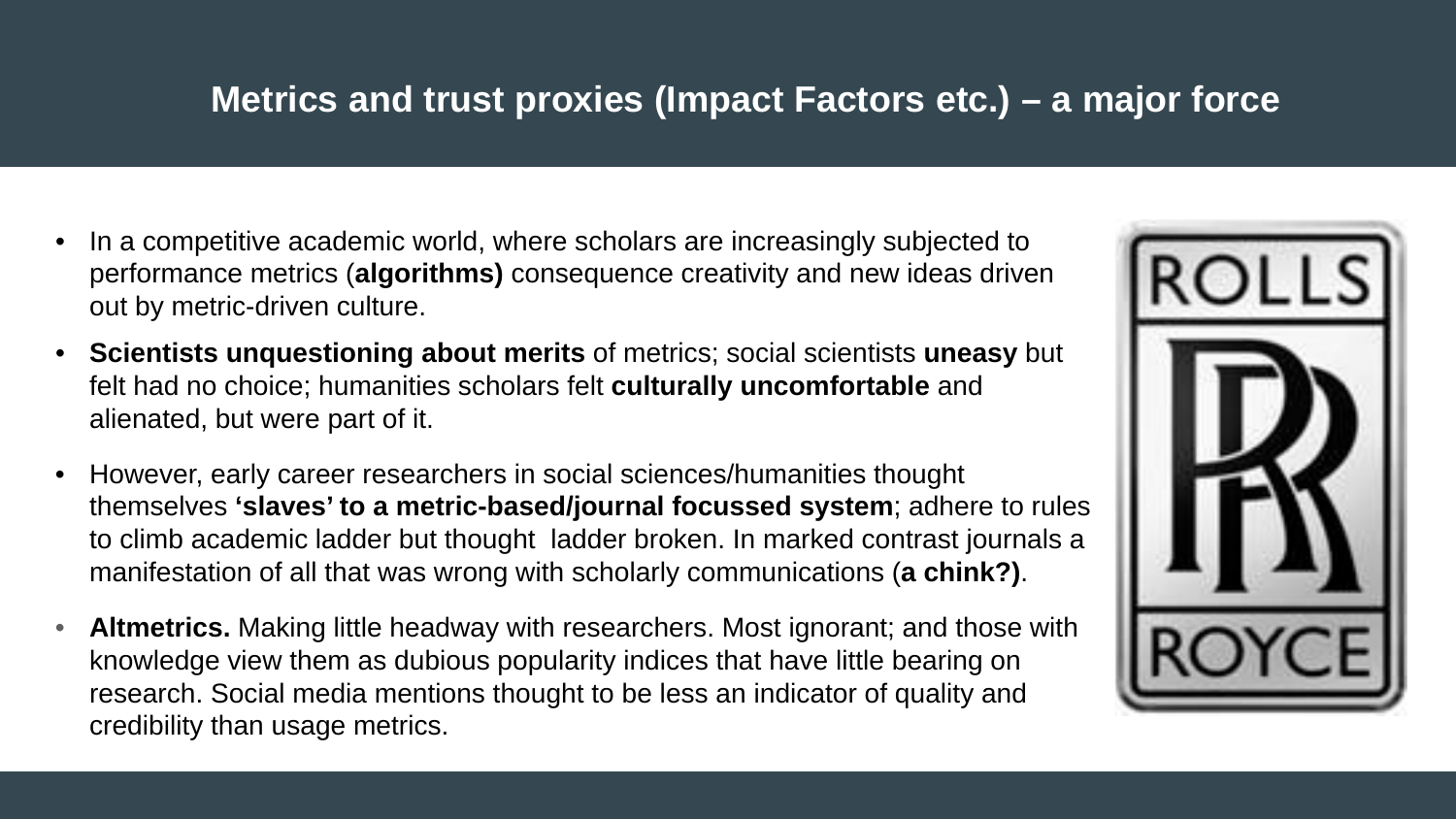# **Impact and role of social media: the basics**

- Many researchers are engaged at least occasionally and occasionally very much the keyword.
- Role mostly in usage, rarely in citing and publishing.
- More critical and hesitant about trusting social media.
- Use the same standards to judge quality of social media as used for traditional sources.
- Benefited most informal scholarly communication and treated as such.
- Personal networks and circles of trust are central to formal scholarly communication and made much easier to maintain by social media.

![](_page_5_Picture_7.jpeg)

![](_page_5_Picture_8.jpeg)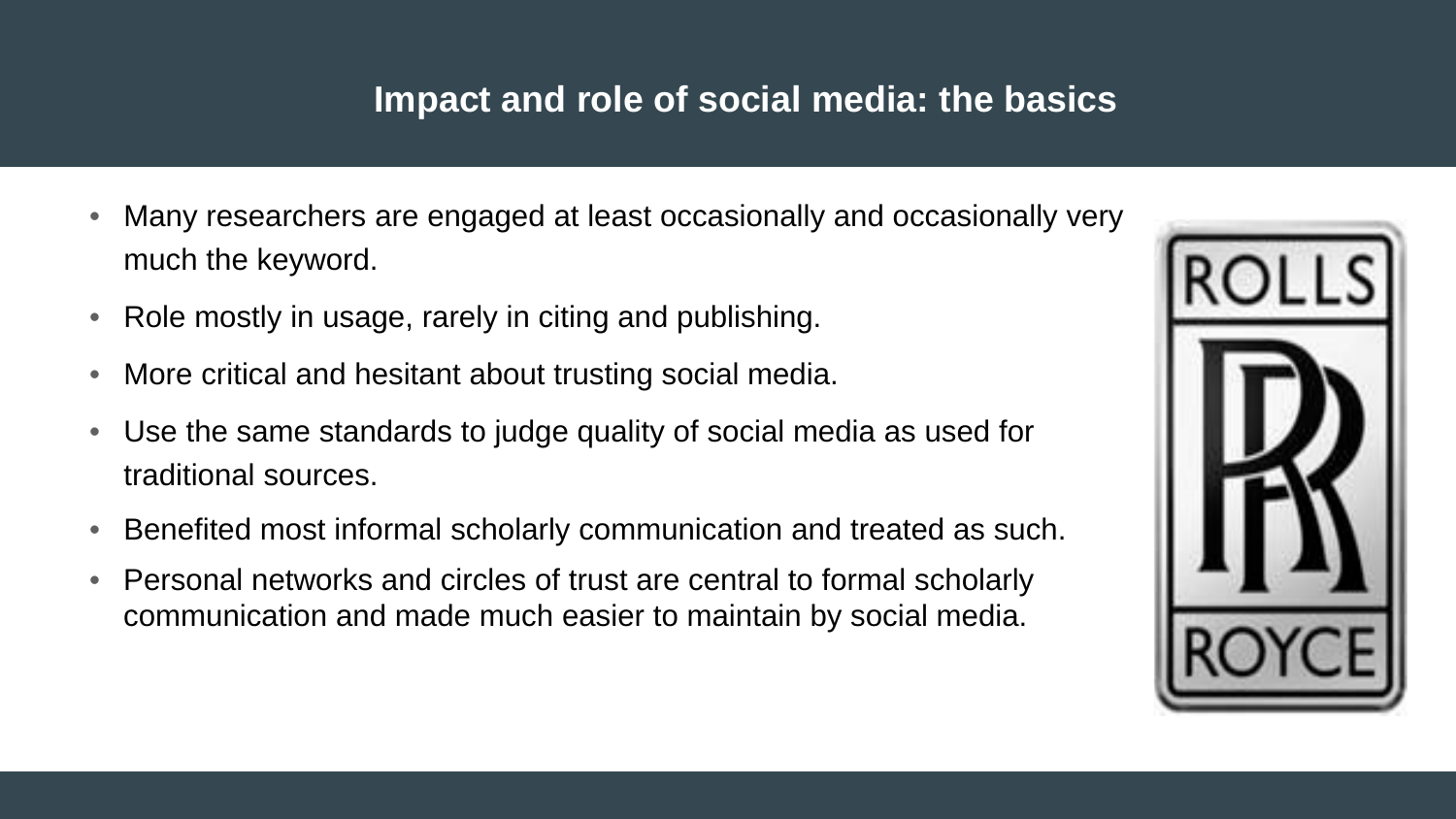### **Social media – the negatives**

Only a minority – early career mainly, thought social media was more than **a side-show**

- Lack of interest explained by **validity problems** but also other reasons: 1. Many researchers novices and antagonistic towards SM as a result;
	- 2. No time to try out;
	- 3. Put off by current HE climate, which favours peer review, journals and citation indices;
	- 4. Informal language of social media unsuitable for scholarly discourse; 5. No measures by which content could be evaluated; altmetrics unfamiliar and
	- seen as popularity, not quality, indices;
	- 6. No benefits to it ̶ it didn't help their career;
	- 7. Intrinsic openness of social media carried with it the possibility that nonexperts would be involved: this represented "noise".

![](_page_6_Picture_12.jpeg)

![](_page_6_Picture_13.jpeg)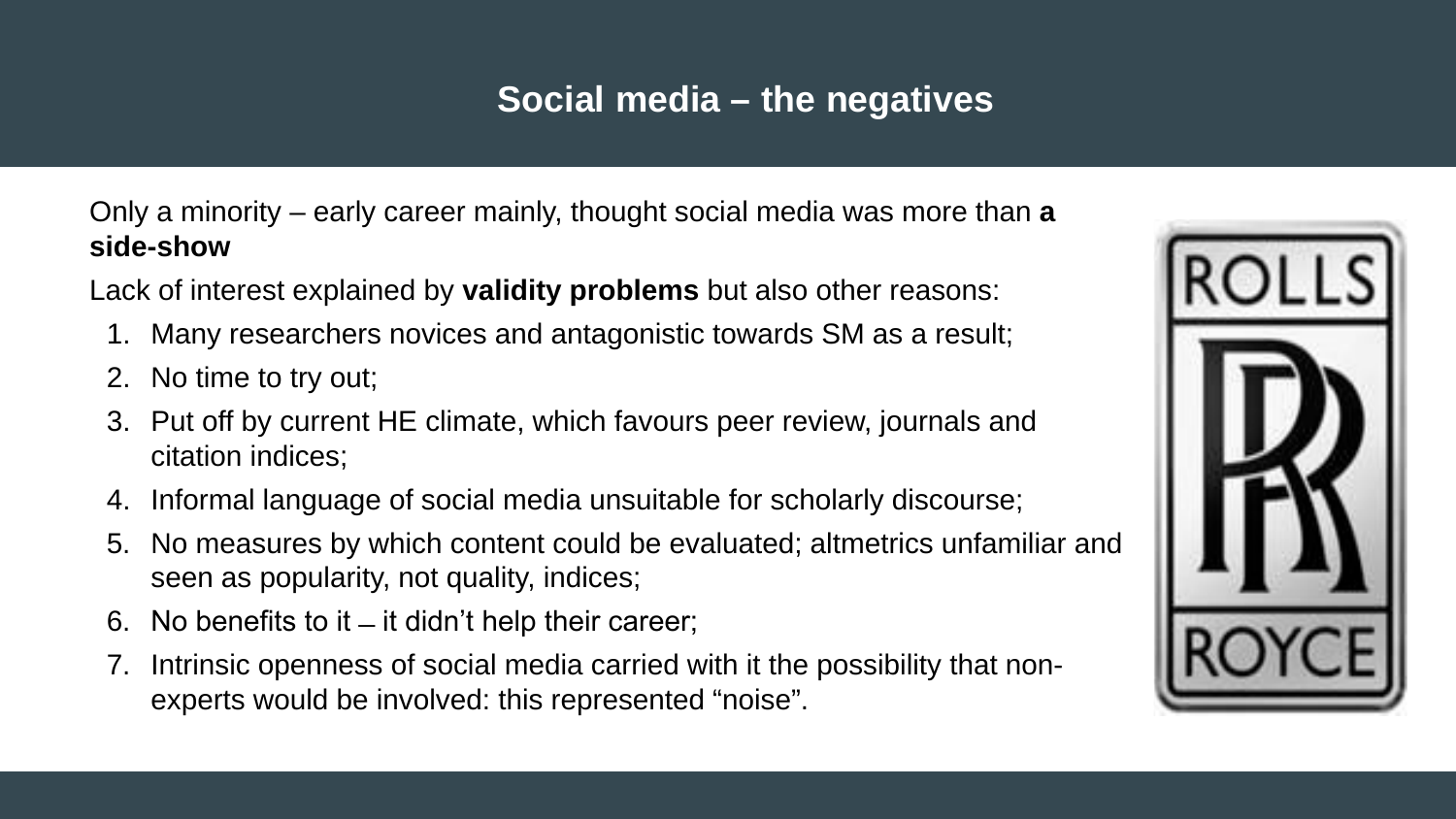### **Social media – the positives**

Some researchers, mainly young and in social sciences, more positive and saw social media **valuable for**:

- a) Obtaining new ideas, stimulation and starting new 'conversations';
- b) Self-promotion of research and articles, books and conferences, which presented that research; especially in regard to public engagement;
- c) Passing around references (Twitter good at this);
- d) Increases citation counts (even the negatives were interested in this!).

![](_page_7_Picture_7.jpeg)

![](_page_7_Picture_8.jpeg)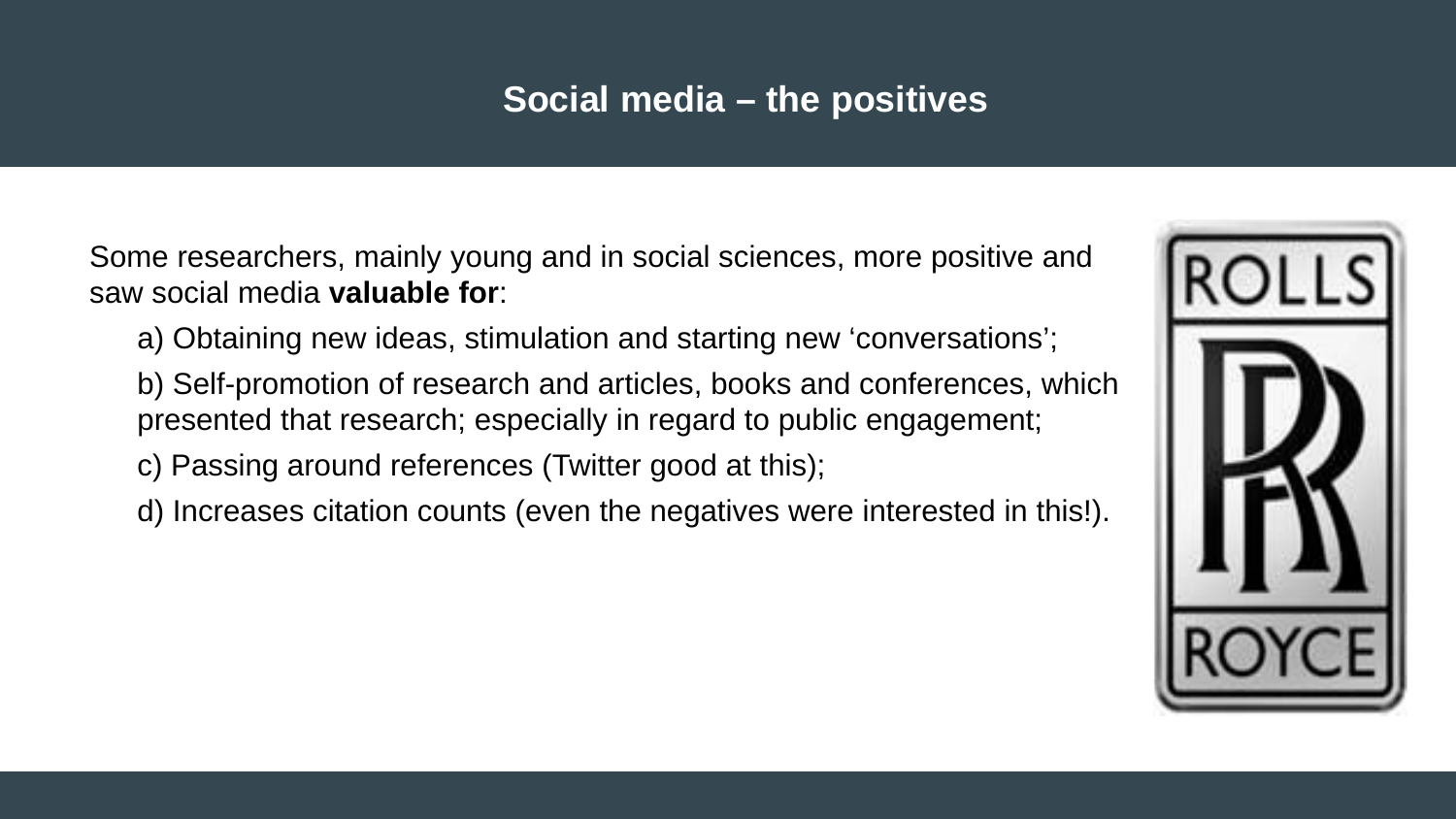#### **Citing social media**

![](_page_8_Picture_10.jpeg)

- Pressure from supervisors to cite peer-reviewed articles. *You see interesting things elsewhere (i.e. social media) but you cannot use/cited them*.
- *twitter not used as an information source: it would be like citing a conversation in the bar.*
- Cited social media sources as 'personal communications'
- Blogs not to be sourced: many blogs '*were just streams of consciousness stuff*'.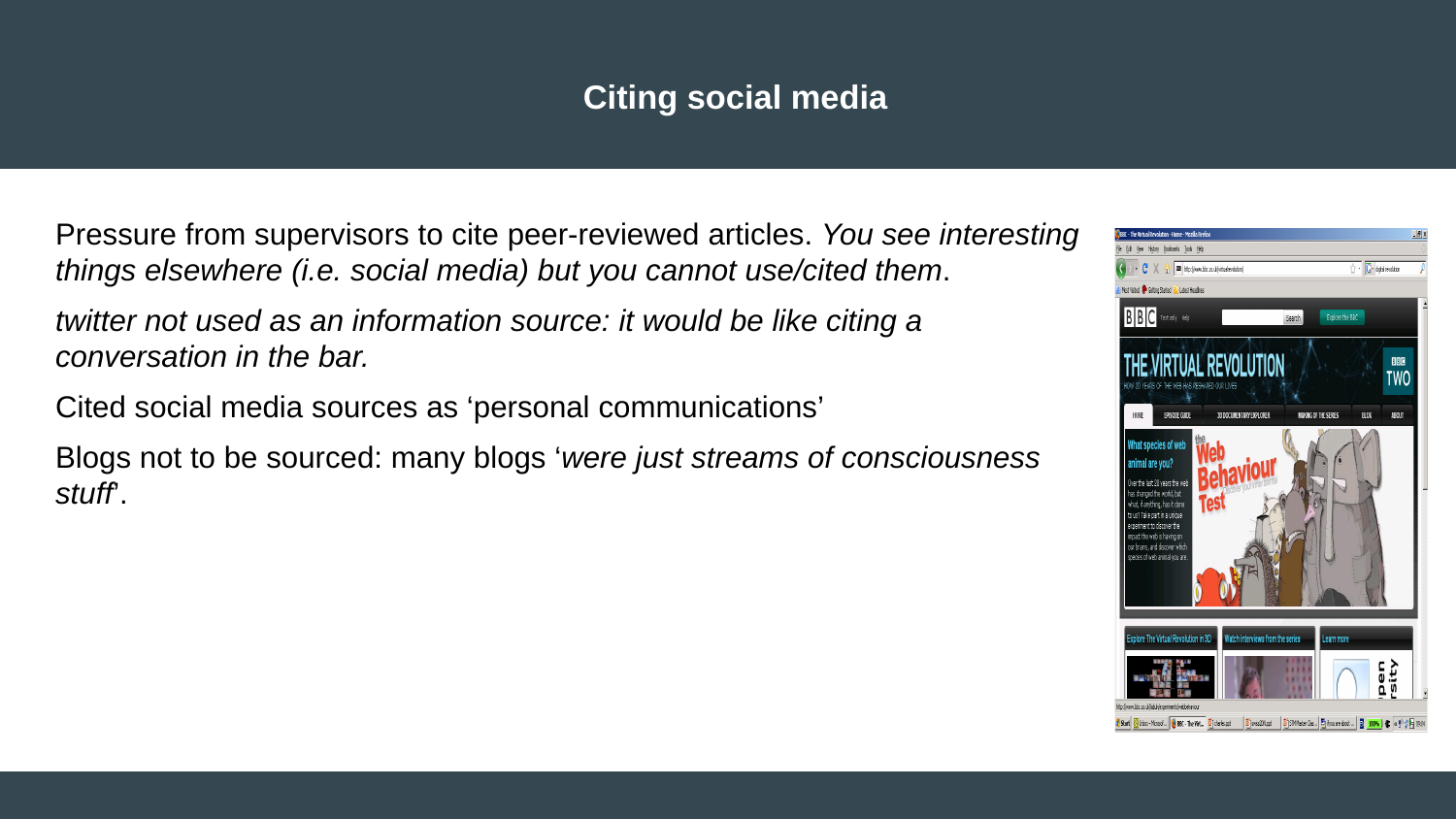#### **Publishing/Dissemination in the social media**

Researchers under 30 much more likely to agree with these statements:

- Mandates should encourage people to write a blog and/or tweet about your research
- 2. I use social media (e.g. Twitter, blogs, social networks) to get out information about my research because it is a reliable way to reach my target audiences..
- 3. I tend to blog about the findings of my research, which is a good way to test the veracity of my ideas.

![](_page_9_Picture_6.jpeg)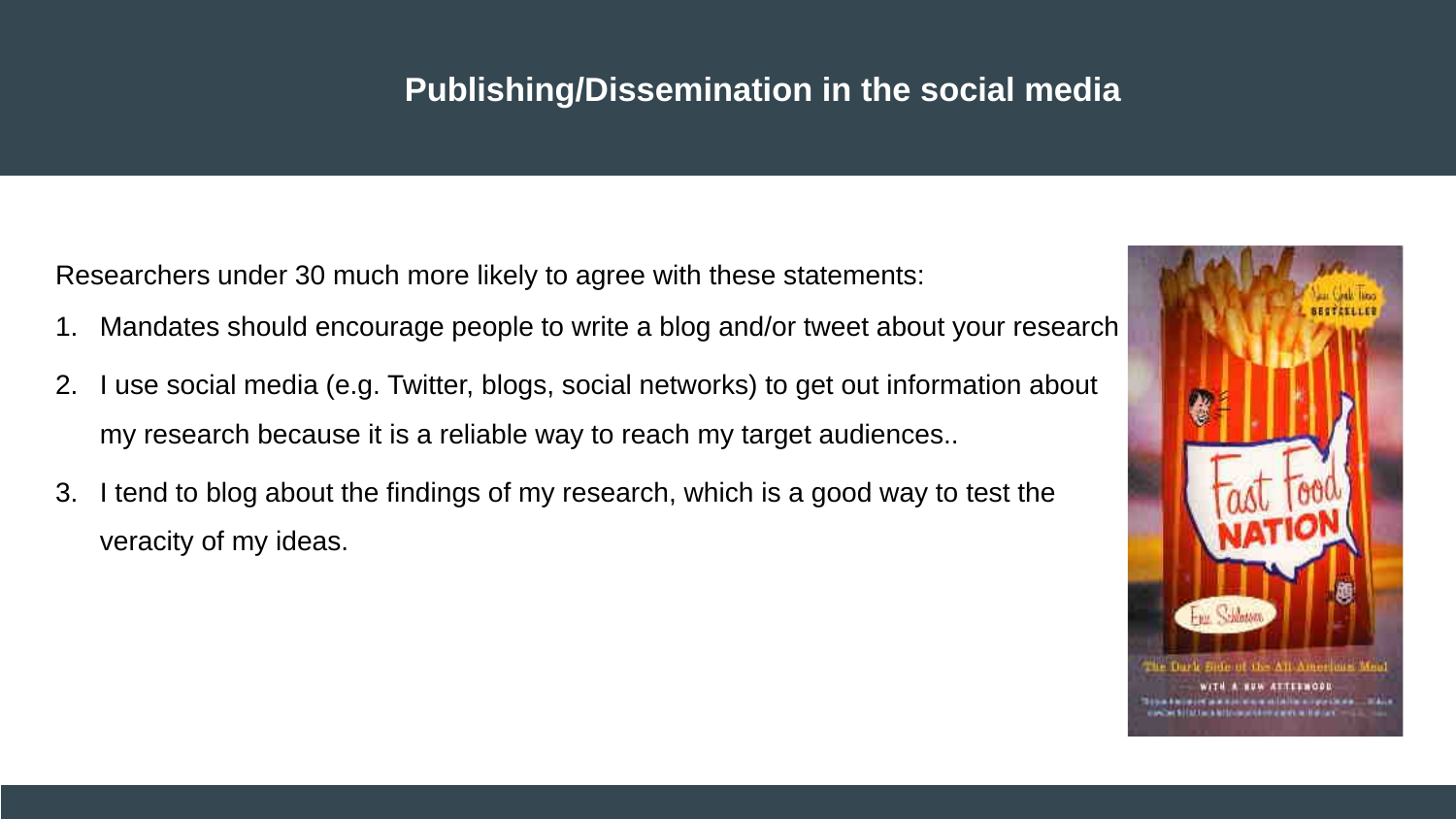# **Diversity (age/seniority)**

Early career researchers made more use of social media but scared to embrace it fully and camouflaged use. For them the benefits were:

- a) Fast track the development of a personal network;
- b) Facilitates collaboration among researchers;
- c) Finding researchers to work with (in real-time);
- d) Staying in touch with events;
- e) Stalking authors
- f) Taking full advantage of 'dissemination plus world' they were part of.

Relates closely to the need for researchers to build up their own circle of trust, relationships with people they confidently share their findings with, and keep up to date with changes in specialism

![](_page_10_Picture_11.jpeg)

![](_page_10_Picture_12.jpeg)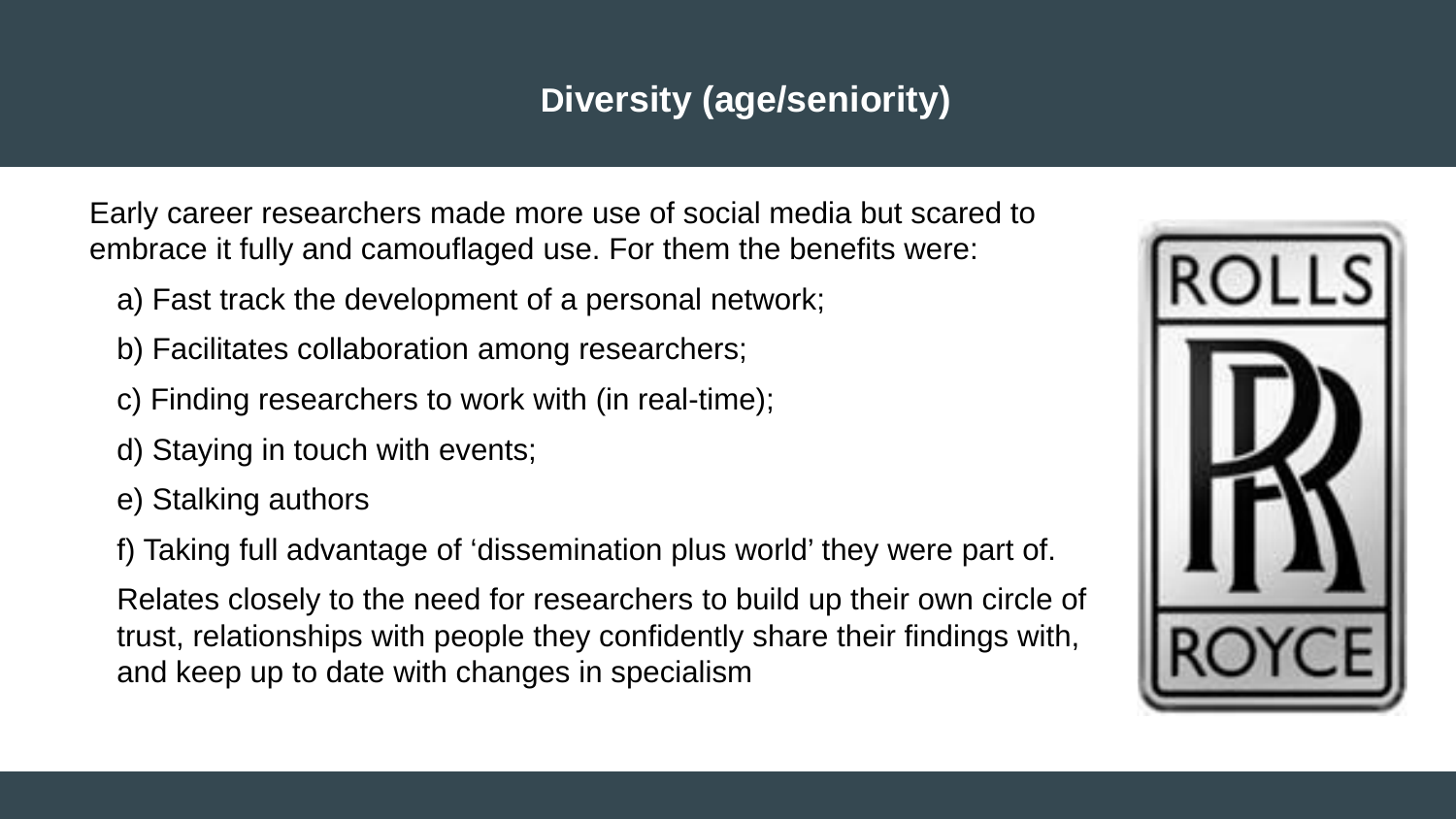### **Diversity (age/seniority) cont.**

Despite aforementioned advantages young were reticent to contribute too much to the social media, largely because they did not want to let themselves down/show immaturity.

Older social science researchers used social media to derive new/fresh ideas and for outreach  $-$  to connect to the public and practitioners.

![](_page_11_Picture_5.jpeg)

![](_page_11_Picture_6.jpeg)

Worried use of social media could have a negative impact on career development. *It is so easy to comment today and in the digital world the*  record it always there. So, say you said something premature or immature twenty years ago, it could come back and bite you at a crucial *time in your career development.*

Acknowledged social media was open to 'grandstanding', self-publishing and promotion, but, is this not all part of climbing the academic ladder.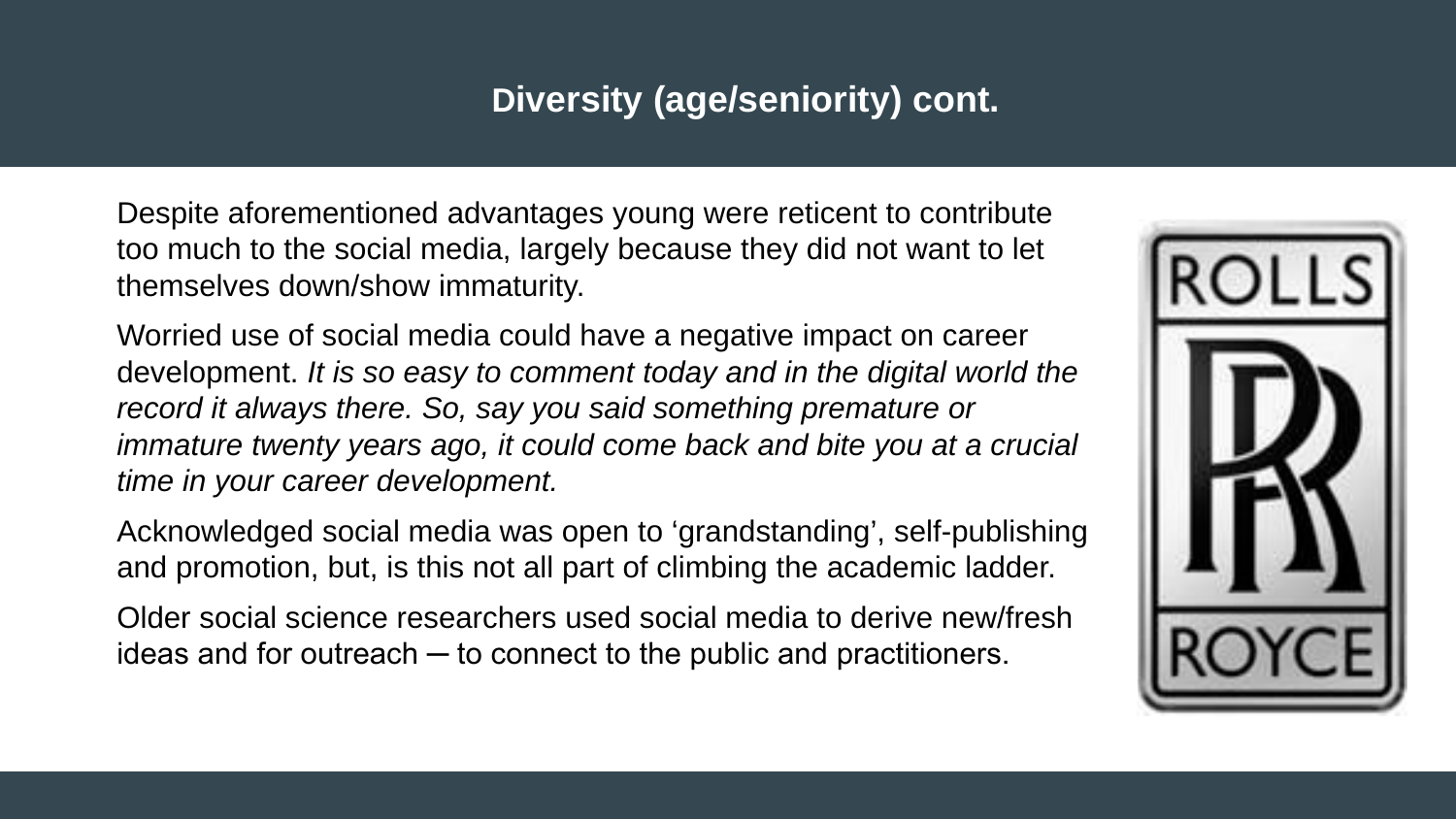# **Diversity (country, subject)**

![](_page_12_Picture_5.jpeg)

![](_page_12_Picture_6.jpeg)

![](_page_12_Picture_0.jpeg)

- Researchers from less developed countries were more positive in their opinions towards altmetrics and social media, perhaps because more difficult for them to excel in traditional world of scholarly communications
- Surprisingly few differences by subject, but social scientists and humanities researchers slightly more likely to use social media and talk of it positively
- Humanities scholars were more likely to use social media to disseminate research.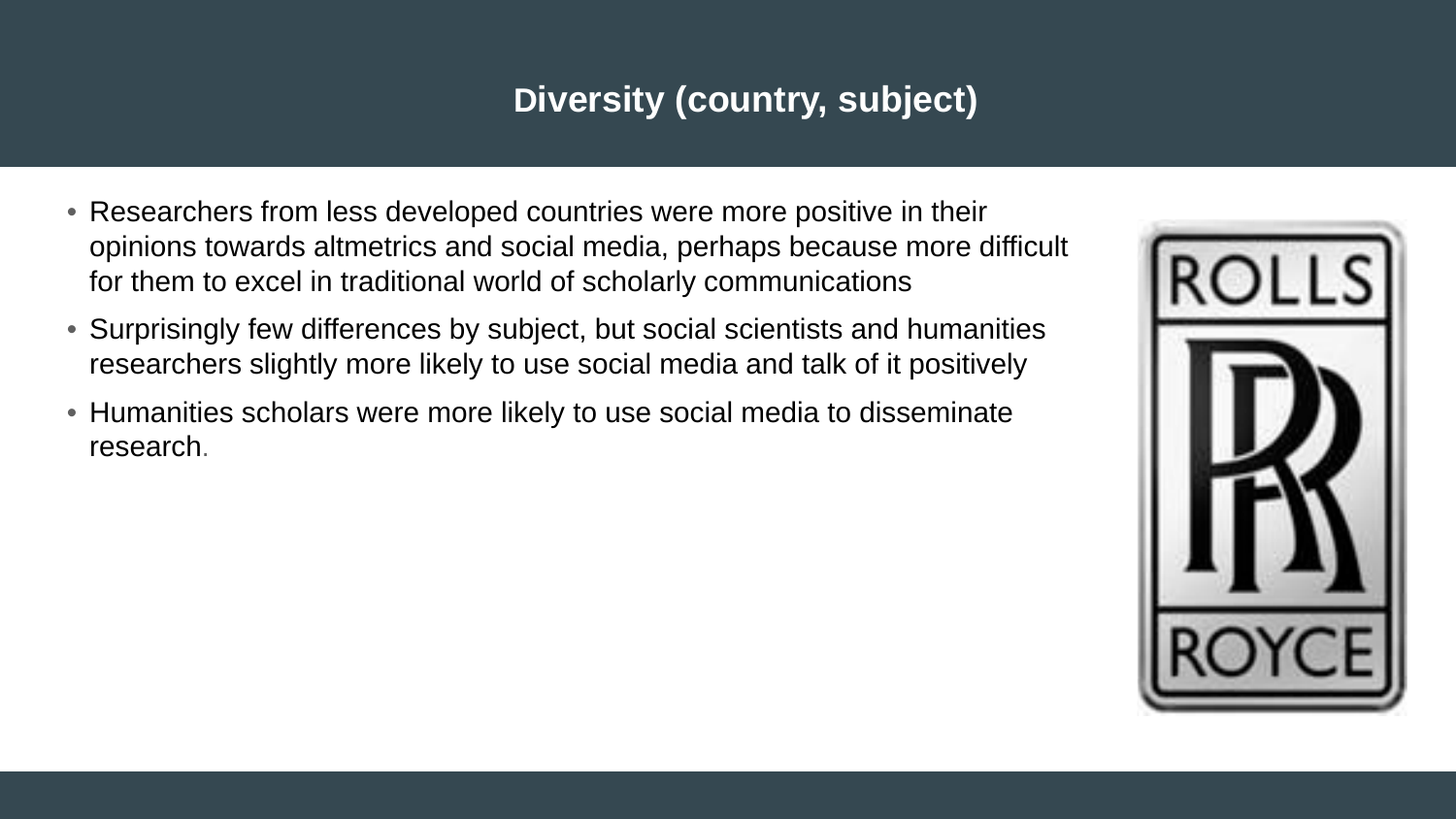### Change: trust/quality better/worse than a decade ago?

![](_page_13_Picture_8.jpeg)

![](_page_13_Picture_9.jpeg)

More bad/mediocre stuff around because;

a) more accessible; b) more opportunities to publish

But quality risen over the years. Rise in quality meant could live with bad/boring stuff and overload

*'There is a massive sea of mediocrity now because it is just easier to publish, but at the higher end the quality is better because of better training, greater competition and rewards for publishing'*

But didn't want any changes, they liked disintermediation (DIY) and didn't really blame social media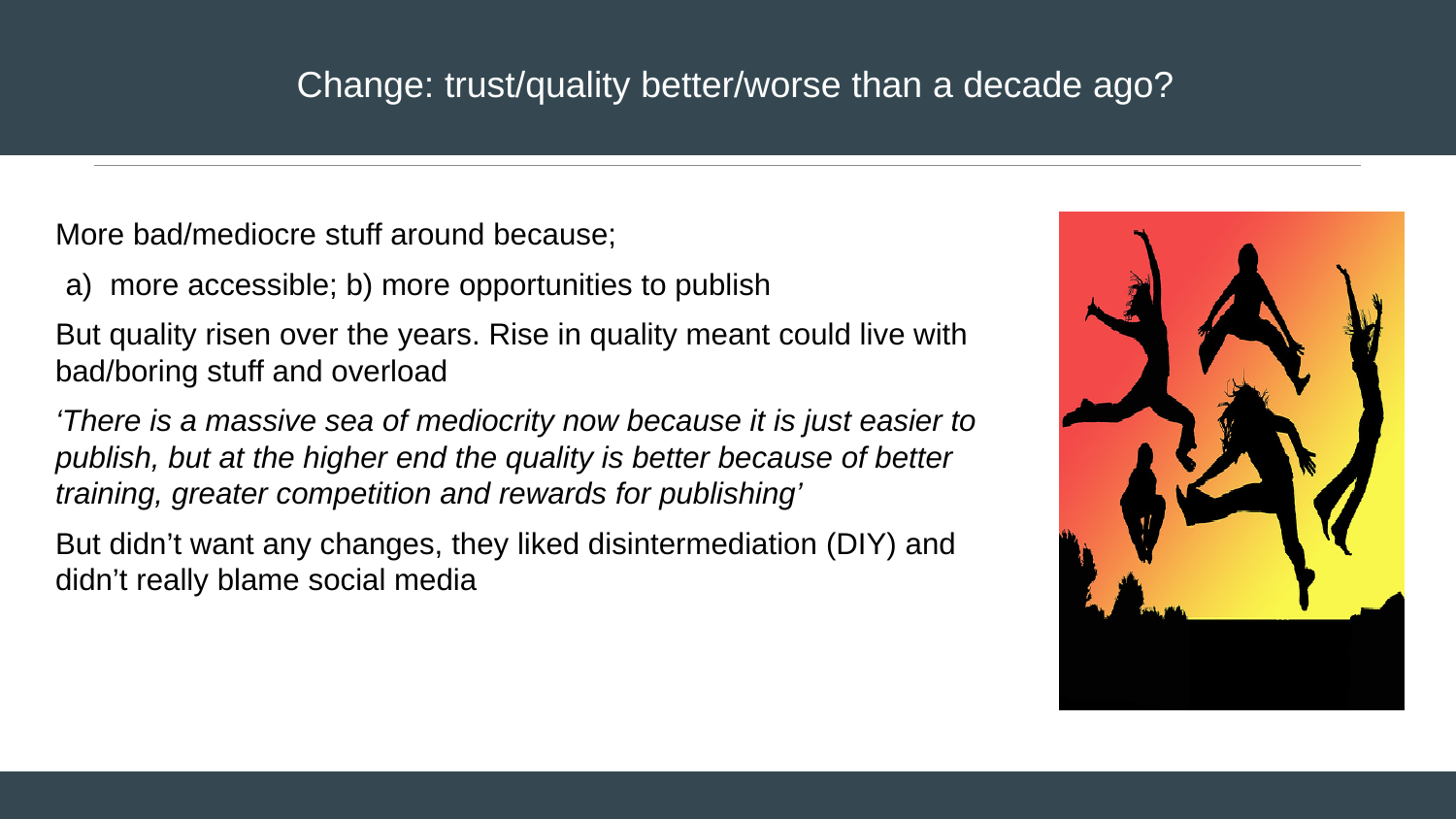#### **What problem?**

- Played down difficulties of establishing trustworthiness in virtual world, not because none (in fact more rubbish around), but because have well-developed methods of establishing trust (personal trust communities built up over the years).
- Researchers had moved from a print-based system to a digital system, but it has not significantly changed the way they decide what to trust. The digital transition has not led to a digital transformation.

#### **Parallel universes or clash of the Titans?**

- Traditional scholarly system being enforced and reinforced by increased competition, career considerations, established metrics and institutional policies. Peer reviewed journal more dominant and spreading its influence.
- Yet social media has established a (growing) foothold. Increasingly useful for new ideas, references, publicity and outreach (communicating with practitioners), which made the whole process easier and faster. Even those who didn't use it – the majority, thought it was the future.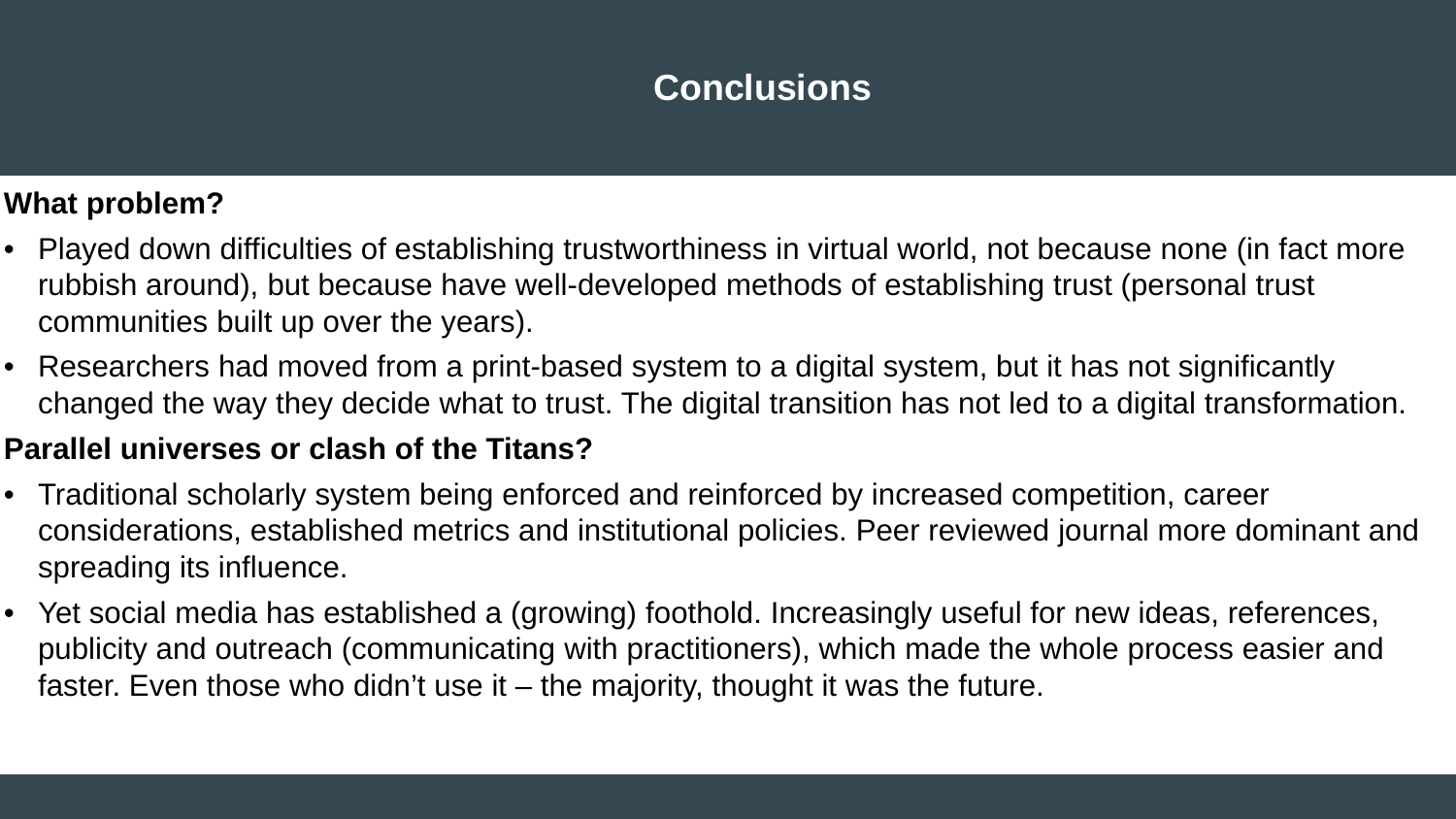# **Conclusions (cont.)**

#### **Surprises?**

- Small discipline differences, but scientists happier with existing system.
- While early career researchers (in social sciences and humanities) have to conform to traditional system, they actually think differently. Is this the first sighting of the tsunami?
- Back to the question posted by the conference: *Will social media change research and publication processes?*
- On the basis of the evidence of our research the answer has to be: *slowly, selectively, patchily but surely as the young and early career researchers move up the academic ladder*

![](_page_15_Picture_6.jpeg)